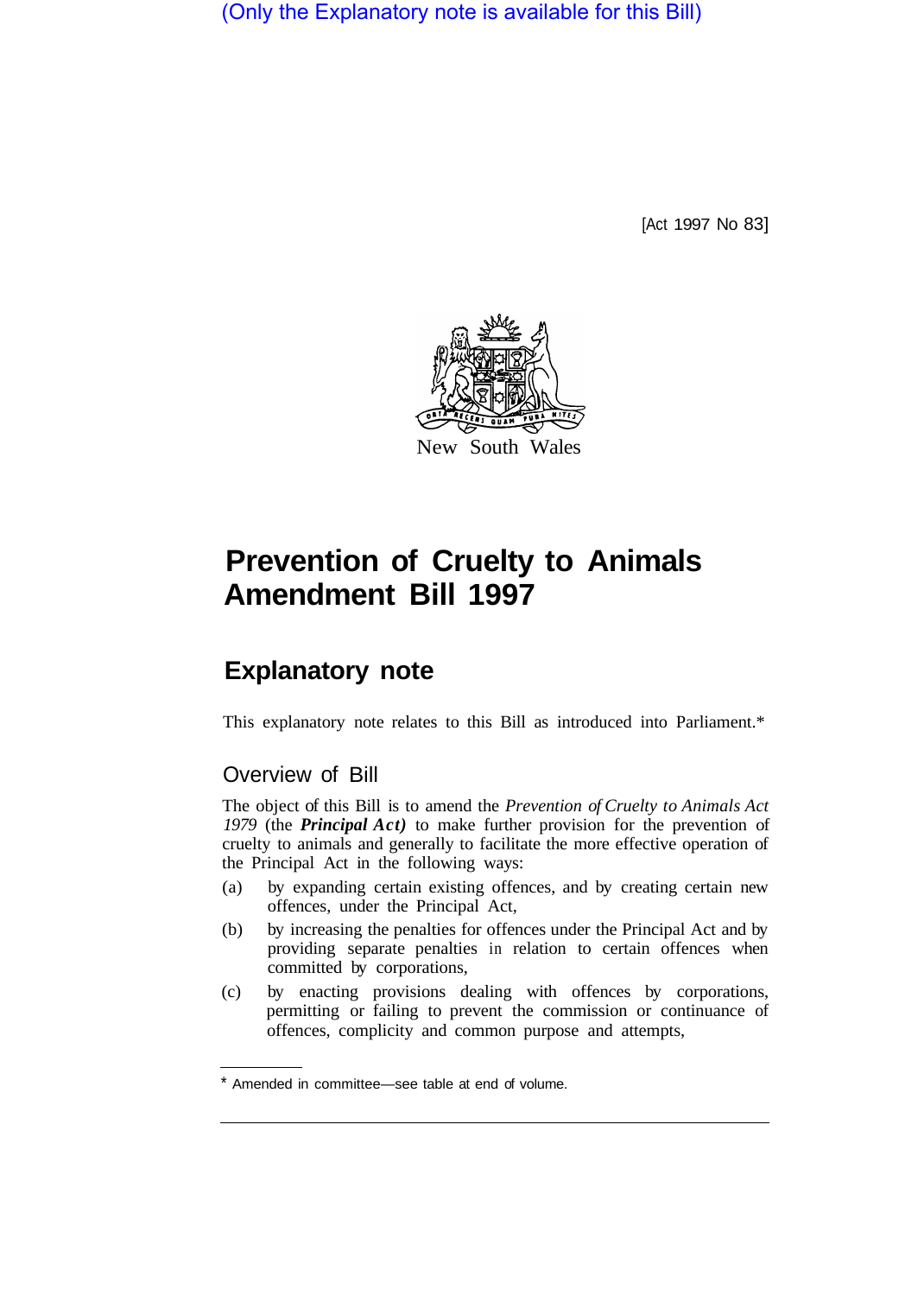Explanatory note

- (a) by providing that the Principal Act binds the Crown (except in certain specified cases).
- by clarifying and expanding the powers of enforcement officers (b) including, among other things, providing a power to seize things with respect to which offences have been committed or as evidence of the commission of offences,
- by enabling a Local Court to make orders for the maintenance and care (c) of animals in emergencies and the disposal of animals that have been seized under the Principal Act,
- by enabling the managers of sale-yards and abattoirs to destroy injured (d) or diseased stock,
- by facilitating the disposal of stray or abandoned animals by charitable (e) organisations that have possession of them,
- by making provision for the prescribing, by regulation, of guidelines (f) relating to the welfare of farm or companion animals with evidence of breaches of, or compliance with, such guidelines being admissible in evidence in proceedings under the Principal Act,
- by making various amendments of a consequential or minor nature. (g)

## Outline of provisions

**Clause l** sets out the name (also called the short title) of the proposed Act.

**Clause 2** provides for the commencement of the proposed Act on a day or days to be appointed by proclamation.

**Clause 3** is a formal provision giving effect to the amendments to the *Prevention of Cruelty to Animals Act 1979* set out in Schedule 1.

## **Schedule 1 Amendments**

## **Offences**

## **Pinioning of birds**

**Schedule 1 [3]** provides that pinioning a bird is not an act of cruelty if carried out in the manner prescribed by the regulations (that is, the carrying out of a surgical operation on the wings of a bird so that it cannot fly).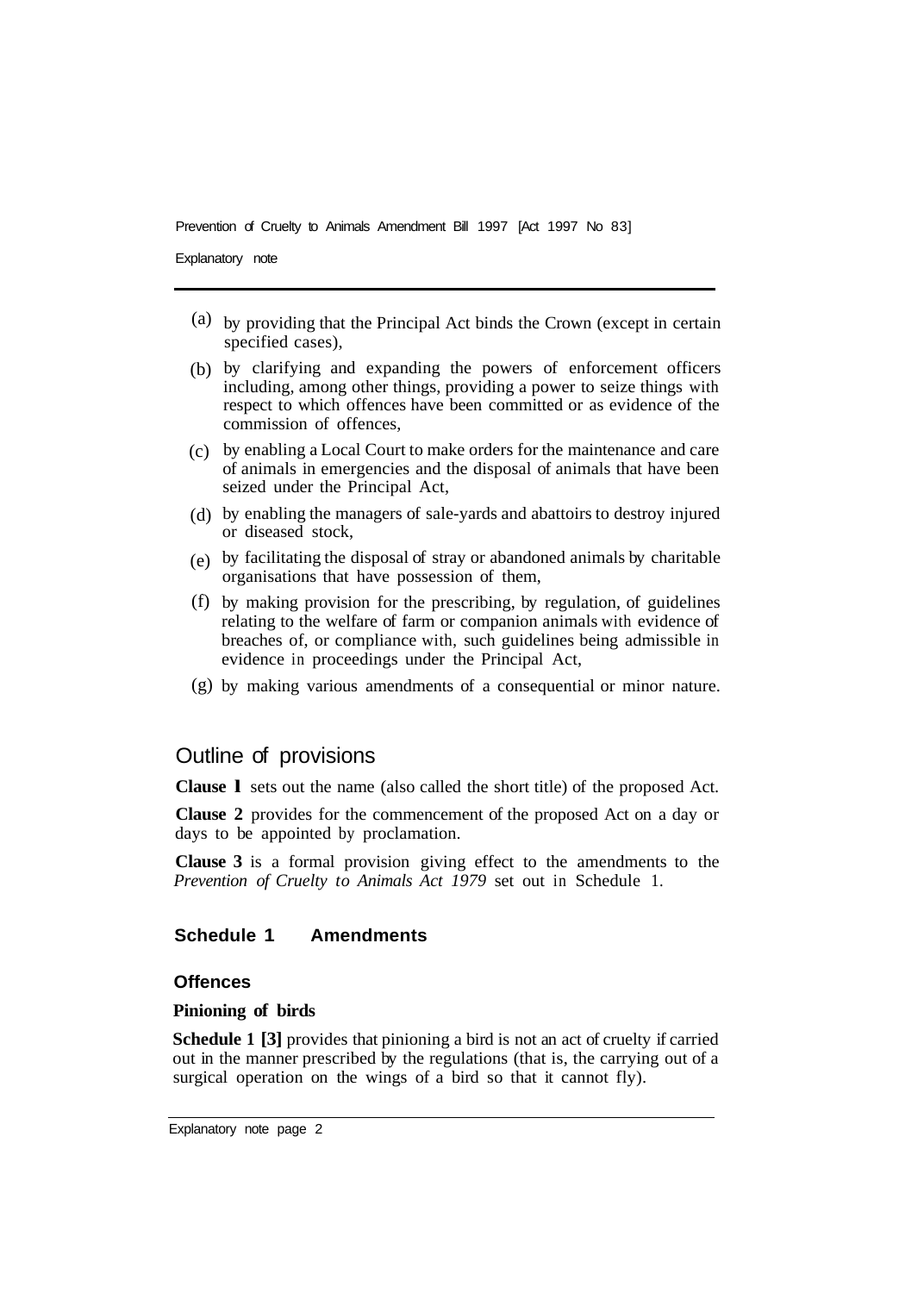Explanatory note

## **Carriage of dogs**

**Schedule 1 [6]** provides that it is an offence for a person to carry a dog (other than a dog being used to work livestock) on the open back of a moving vehicle on a public street unless the dog is restrained or enclosed in a way that prevents the dog from falling from the vehicle.

**Schedule 1 [41]** enables appropriately authorised and identified officers to stop vehicles on which dogs are being carried in contravention of the above prohibition, and inserts a provision making it an offence for a person to refuse or fail to comply with a direction to stop.

**Schedule 1 [42]** makes a consequential amendment.

#### **Provision of food, drink and shelter**

**Schedule 1 [7]** and **[8]** amend an evidentiary provision to make it clear that a failure to provide clean water for an animal to drink during a period in excess of 24 hours is evidence of a failure to provide proper and sufficient drink.

**Schedule 1 [9]** amends an evidentiary provision dealing with the provision of food and shelter to animals *so* that a period, other than the current 24 hours, may be prescribed by the regulations as the maximum period during which it is not unlawful for food or shelter to be withheld from specified classes of animals.

**Schedule 1 [40]** makes consequential amendments to provisions dealing with the powers of authorised officers in situations in which animals have not been provided with proper and sufficient food or drink.

#### **Tethering of sows**

**Schedule 1 [11]** provides that it is an offence to tether a sow in a piggery.

## **Certain operations not to be performed on animals**

**Schedule 1 [12] prohibits the tail docking of dogs.** 

**Schedule 1 [15]** provides a defence if the dog concerned was less than 5 days old when the tail was docked.

**Schedule 1 [16]** exempts tail docking operations on dogs performed by a veterinary surgeon in circumstances, and in accordance with conditions, prescribed by the regulations.

**Schedule 1** [14] inserts a provision to make it an offence to grind, trim or clip one or more teeth of a sheep.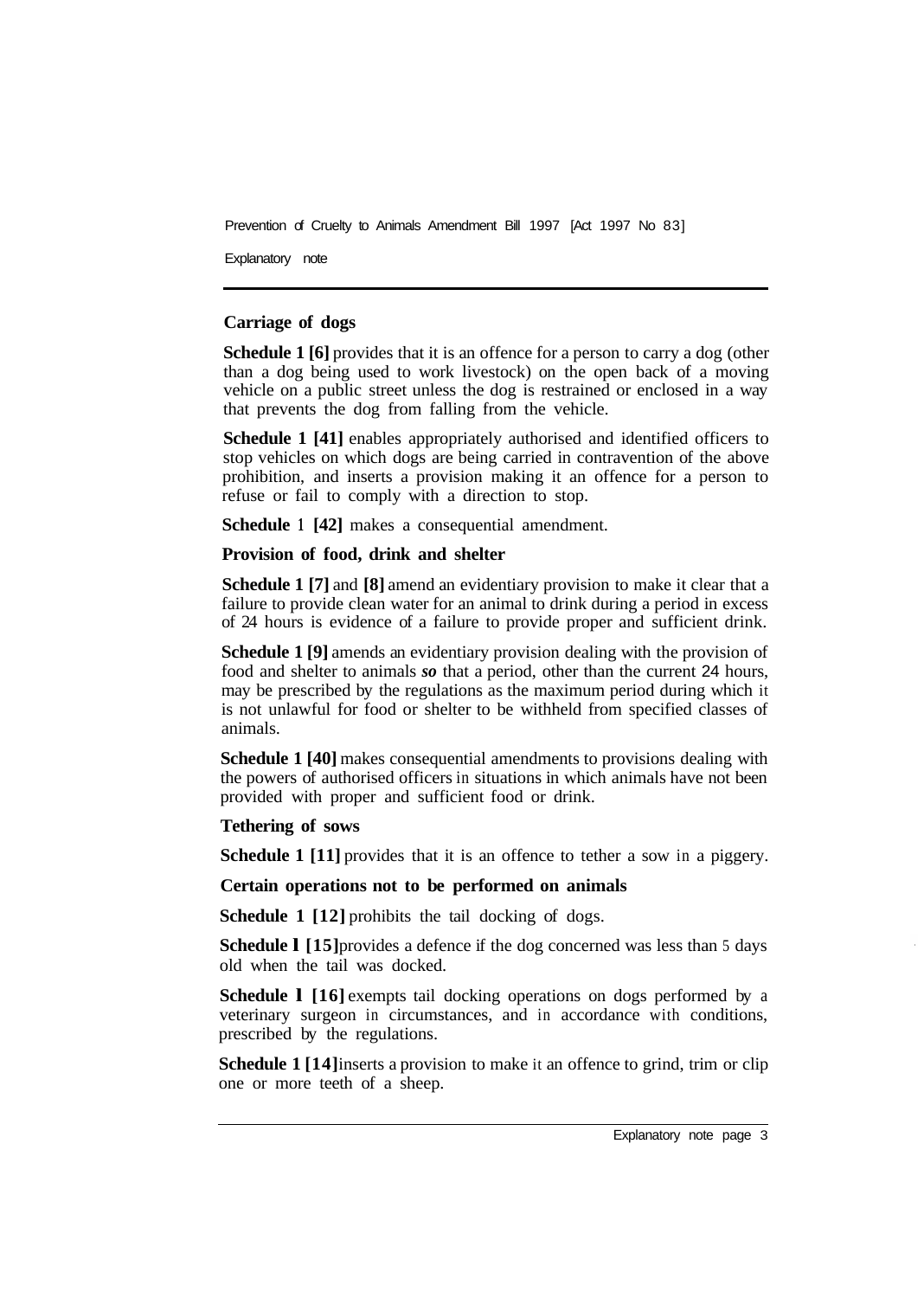Explanatory note

**Schedule 1 [18]** exempts such procedures, if performed by a veterinary surgeon in circumstances, and in accordance with conditions, prescribed by the regulations.

**Schedule 1 [19]** provides definitions of *clip, grind* and *trim,* in relation to the teeth of a sheep, for the purposes of the offence provision.

**Schedule 1 [13]** and **[17]** make consequential amendments.

#### **Poisons**

**Schedule 1 [22] redefines** *poison*, for the purposes of a provision dealing with the administration of poisons to animals, to include glass or any other thing likely to kill or injure an animal.

**Schedule 1 [24]** makes it an offence to be in possession of a poison with the intention of using it to kill or injure a domestic animal.

**Schedule 1 [23]** makes a consequential amendment.

## **Animal baiting and fighting**

**Schedule 1 [26]** extends an existing provision dealing with animal baiting to make it an offence for a person, among other things:

- to incite a fight in which one or more animals are pitted against another animal or animals, whether of the same species or not, or
- to advertise the intention to conduct such a fight, or
- to promote, organise or attend such a fight.

**A** person is not guilty of an offence against that provision for using a dog or other animal to catch or kill vermin or noxious animals. Evidence that a person was present at a place at which an animal fight was conducted is prima facie evidence that the person attended the fight for the purposes of the offence provision.

#### **Animal-catching activities**

**Schedule 1 [27]** amends a provision prohibiting the release of animals of species prescribed by the regulations from confinement so that they can be chased by removing the reference to prescribed species, thereby ensuring that the protection of the provision extends to all animals (as is currently provided for by the regulations in any event).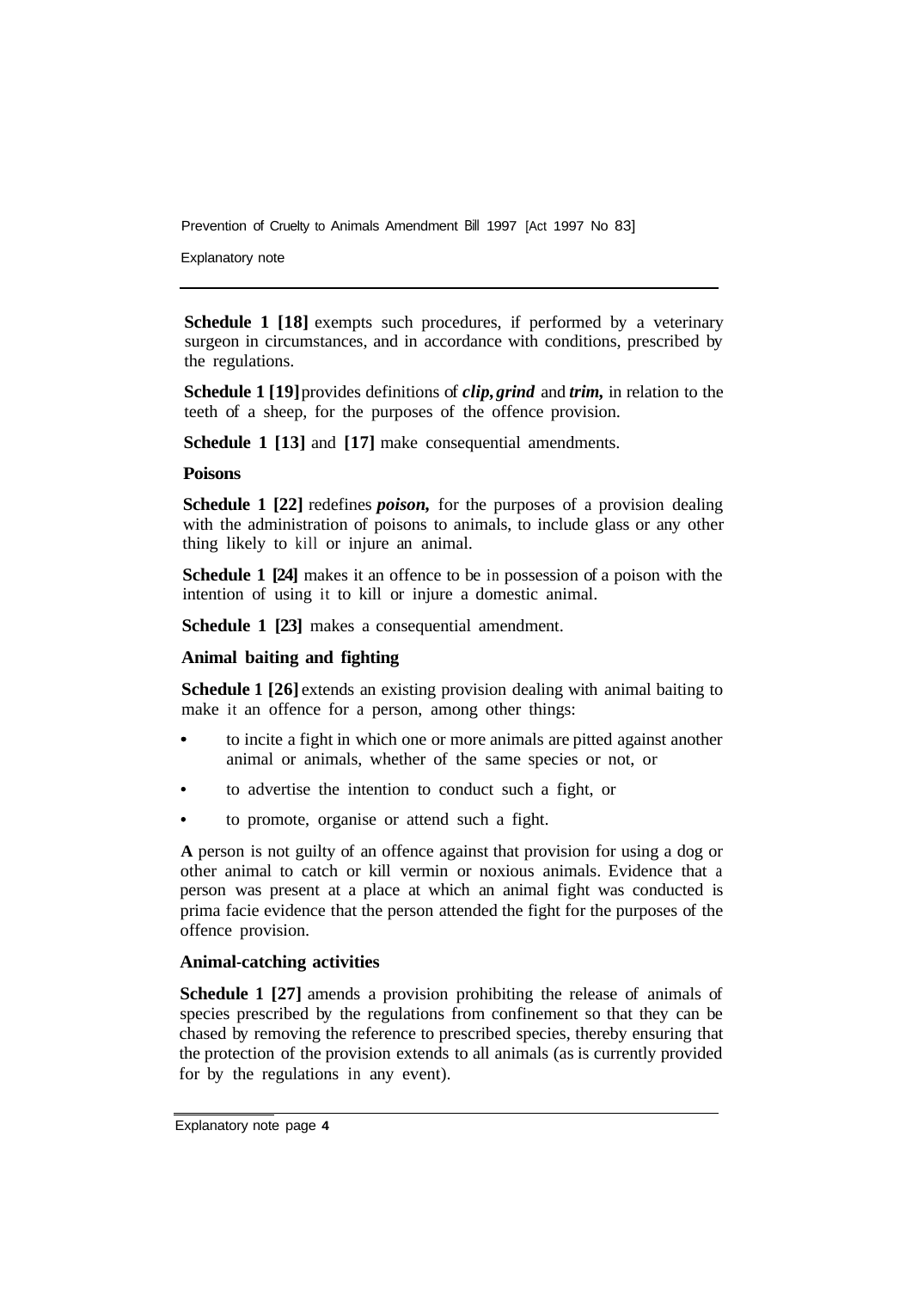Explanatory note

## **Coursing**

**Schedule 1 [28]** restructures a provision prohibiting coursing and certain related activities to make it an offence for a person, among other things:

- to permit or encourage an activity in which an animal is used for the purpose of its being chased, caught or confined by a dog, or
- to advertise the intention to conduct such an activity, or
- to promote, organise or attend such an activity, or
- to use an animal as a lure or kill for the purpose of blooding greyhounds or in connection with the trialing, training or racing of any coursing dog, or
- to keep or be in charge of an animal for use as a lure or kill for the purpose of blooding greyhounds or in connection with the trialing, training or racing of any coursing dog.

Certain evidentiary provisions are also made. Evidence that a person was present at a place at which an animal is used for the purpose of its being chased, caught or confined is prima facie evidence that the person attended the activity for the purposes of the offence provision.

## **Firing and tail nicking**

**Schedule 1 [29]** makes it an offence for a person to apply a thermal stimulus to the leg of an animal with the intention of causing tissue damage and the development of scar tissue around the tendons and ligaments of the leg.

**Schedule 1 [30]** inserts a provision making it an offence for a person to cut a horse's tail with the intention of causing the horse to carry the tail high.

## **Steel-jawed traps**

**Schedule 1 [32]** makes it an offence for a person to set a steel-jawed trap in any part of New South Wales or to possess a steel-jawed trap with the intention of using it to trap an animal. A definition of a *steel-jawed trap* is provided for the purposes of the provision.

## **Penalties**

**Schedule 1 [4], [5], [10], [20], [21], [25], [31], [35], [46]-[49], [52]** and **[60]**  increase various penalties that are imposed by the sections of the Principal Act referred to in those items. Provision is also made in some cases for the imposition of monetary penalties on corporations that are higher than the monetary penalties applicable to individuals (as corporations are not liable to the custodial penalties applicable to the offences concerned).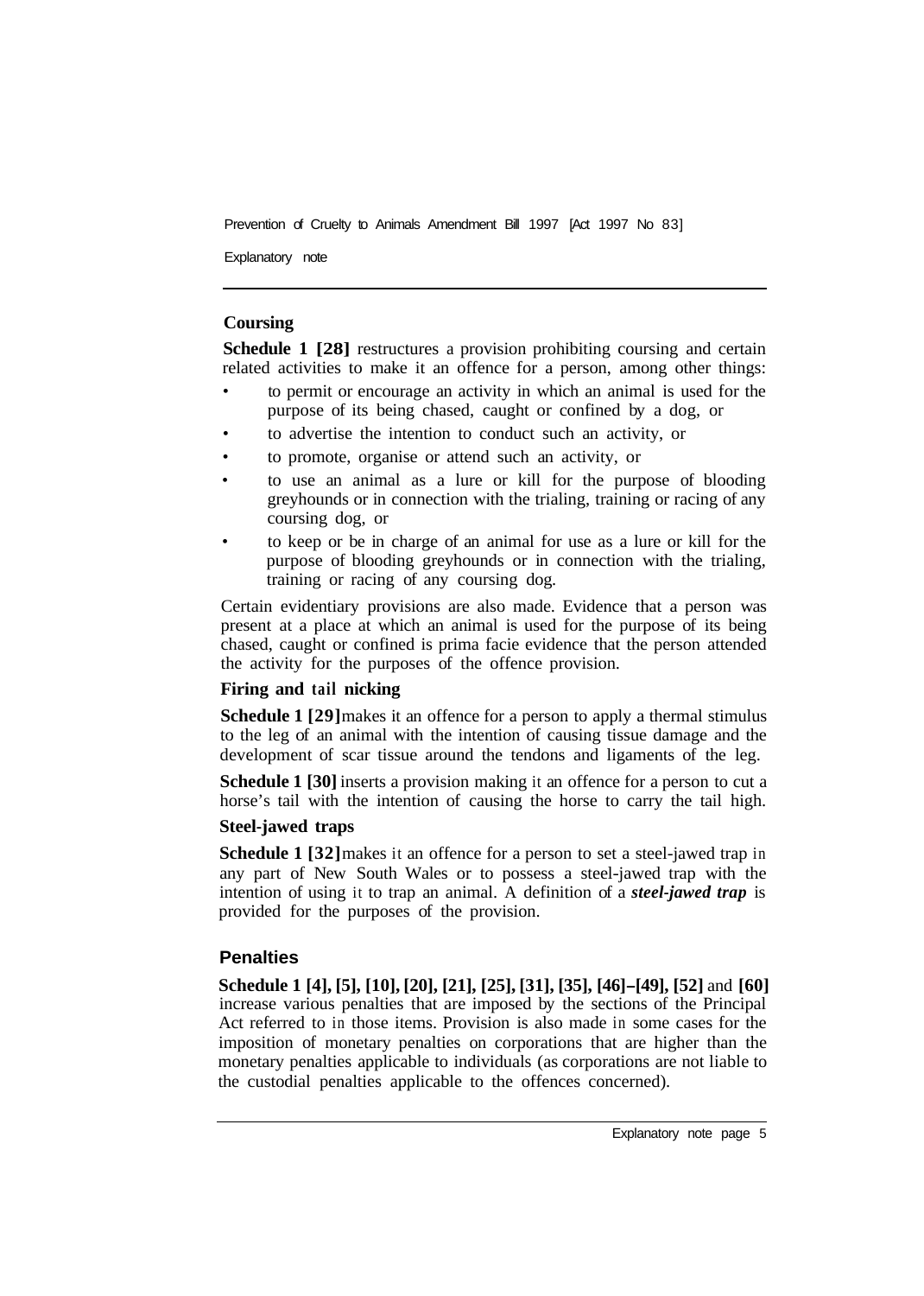Explanatory note

**Schedule 1 [57]** amends a provision dealing with proceedings for offences under the Principal Act to provide that jurisdiction may be exercised by the Supreme Court in its summary jurisdiction (as well as by Local Courts and on indictment, as is currently the case), and to provide that Local Courts may not impose pecuniary penalties of more than \$10,000 for offences.

## **Additional powers of officers**

#### **Officers may have the aid of assistants**

**Schedule 1 [34]** inserts a provision enabling an enforcement officer, when exercising powers under the Principal Act in places used as sale-yards or for animal trades, to be accompanied by any assistants (including veterinary surgeons, as at present) that the officer considers necessary.

**Schedule 1 [33]** makes a consequential amendment.

**Schedule l [43]** inserts a similar power in a provision that enables enforcement officers to exercise wider powers with respect to the removal of animals from, and the entry on, premises. However, if residential premises are involved, the provision requires that the assistants must be persons of a class prescribed by the regulations (for example, veterinary surgeons or their assistants or employees of approved charitable organisations).

#### **Power to take possession of animal carcases**

**Schedule 1 [36]–[39]** enable an enforcement officer who suspects, on reasonable grounds, that an offence against the Principal Act has been committed to take possession of, remove and retain possession of an animal carcase. (At present, officers can take possession of, remove and retain possession of animals under the provision concerned.)

#### **Power of seizure**

**Schedule 1 [44]** inserts a provision to enable officers who are lawfully in a place investigating a suspected breach of the Principal Act, or the regulations made under it, to seize things with which an offence has been committed, or that are evidence of the commission of an offence or that were used, or are intended to be used, for the purpose of committing an offence. An officer who seizes a thing under the provision must:

provide the occupier of the place, if present, with a receipt for the thing, if this is reasonably practical, and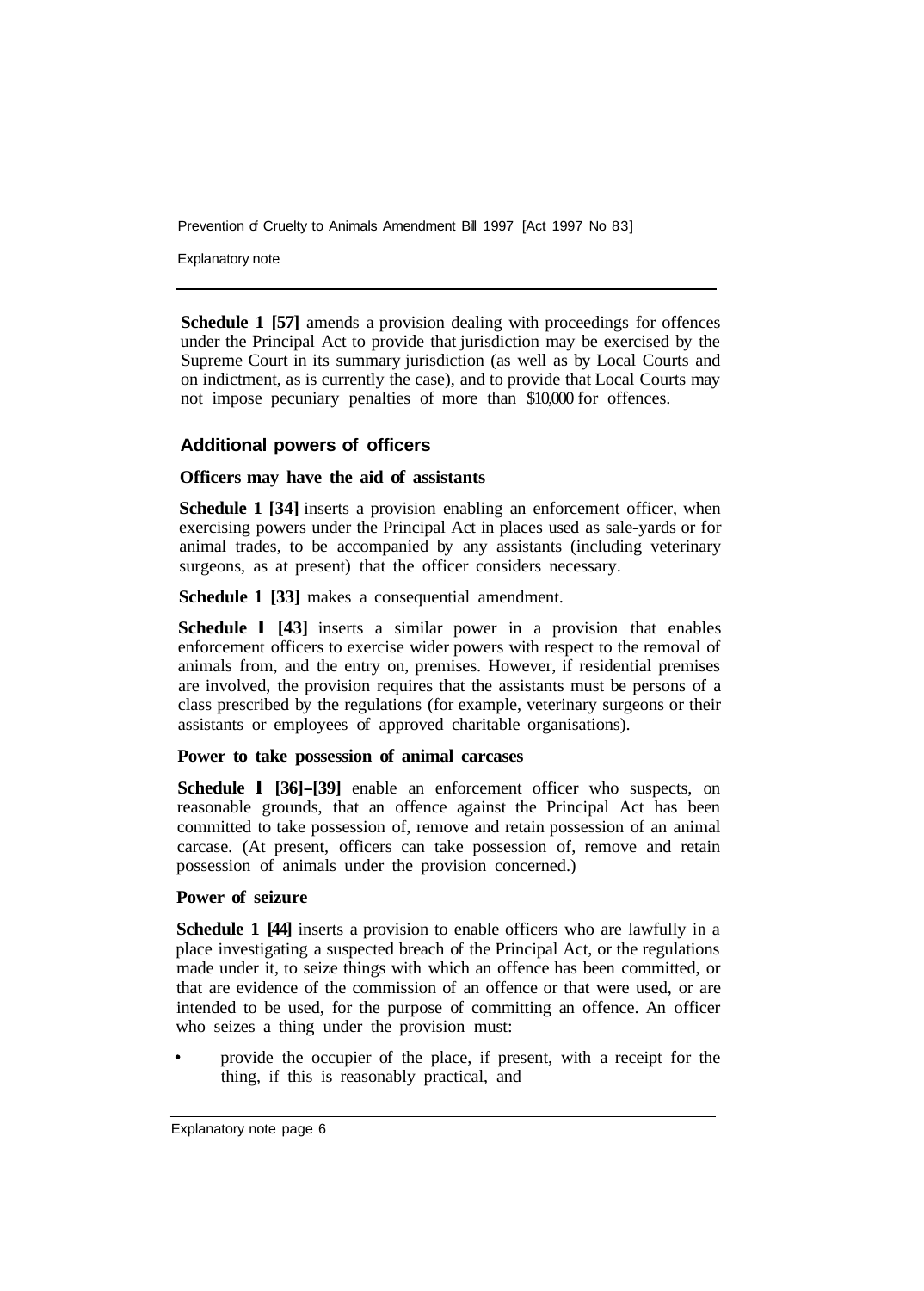Explanatory note

- provide a person from whom documents are seized with **a** certified copy of them, if it is proposed that the documents be retained and tendered in evidence, and
- if requested, produce the officer's authority for inspection.

*Place* is defined for the purposes of the provision to include premises and a vehicle.

## **Other matters relating to offences and law enforcement**

## **False information**

**Schedule 1 [50]** makes it an offence for a person knowingly to give false or misleading information when required by an officer to provide information in pursuance of a power conferred under Part 3 of the Principal Act to require provision of the information. **A** person does not commit an offence unless warned of the need to provide information that is not false or misleading and unless the officer identified himself or herself to the person.

## **Offences by corporations, permitting OF failing to prevent offences, complicity and common purpose and attempts**

**Schedule 1 [56]** inserts provisions dealing with the matters mentioned above.

A director of a corporation or person concerned in the management of the corporation is taken to be liable for a contravention of the Principal Act or regulations by the corporation if the person authorised or permitted the contravention concerned. This does not affect the liability of the corporation for the contravention.

A person who owns or has charge of an animal and who permits or fails to prevent, without reasonable excuse, the commission of an offence in respect of the animal under the Principal Act or the regulations is guilty of an offence. Similarly, a person who owns or occupies land on which an animal is located and who permits or fails to prevent, without reasonable excuse, the commission on the land of an offence in respect of the animal under the Principal Act or the regulations is guilty of an offence. The penalty for an offence committed under this provision is the same as the penalty for the offence that the person permitted or failed to prevent.

A person who aids, abets, counsels or procures the commission of an offence against the Principal Act or the regulations by another person is taken to have committed that offence and is liable for the penalty prescribed for that offence.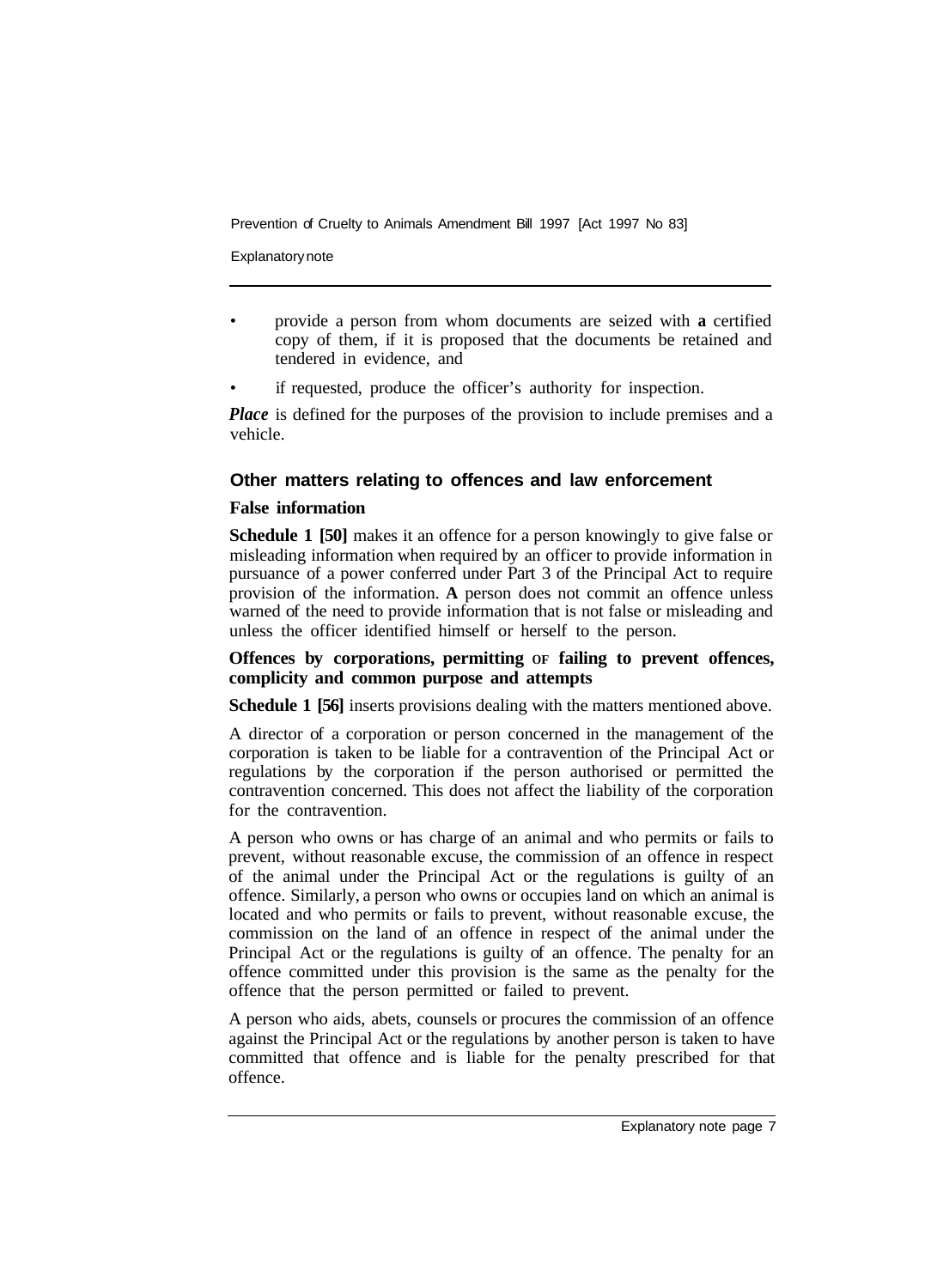Explanatory note

A person who attempts to commit an offence against the Principal Act or the regulations is liable for the penalty prescribed for the offence.

## **Institution of proceedings**

**Schedule l [58]** provides that proceedings for an offence under the Principal Act may be instituted only by an officer (as defined by the Principal Act).

## **Miscellaneous issues**

## **Power of sale-yard or abattoir managers to destroy animals**

**Schedule 1 [45]** authorises the managers of sale-yards and abattoirs to destroy injured or diseased animals that are in sale-yards or abattoirs quickly and without unnecessary pain. When acting under this provision, sale-yard and abattoir managers have the same powers as authorised officers have to destroy animals under the Principal Act.

#### **Court orders regarding disposal or care of animals**

**Schedule l [51]** inserts a provision to enable an officer to apply to a Local Court for an order permitting the officer to enter and use the facilities of a place to provide urgent maintenance and care for animals in that place where their owner is dead or cannot be located and no other person can be found who is responsible for their maintenance and care. Before applying for the order, the officer must obtain expert advice as to the requirements for the care of the animals concerned. An order may operate for no longer than 30 days. The court may grant a further order before the expiration of a previous order but the maximum duration of all orders made in relation to the same animals must not exceed 90 days. *Facilities* is defined for the purposes of the provision to include (among other things) stock-yards, watering equipment and stock feed growing or stored on the place.

**Schedule 1 [53]** enables an officer who has taken possession of an animal under the Principal Act to apply to the Local Court that is to hear any proceedings concerning the animal for an order permitting the sale or other disposal of the animal before the proceedings are finally determined. The court may make orders concerning the method of disposal, the holding of any proceeds of the disposal in trust and any other matters that the court considers appropriate.

**Schedule 1 [55]** makes a consequential amendment to prevent persons from recovering compensation as the result of the making of a court order for the disposal or care of animals under either of the provisions mentioned above.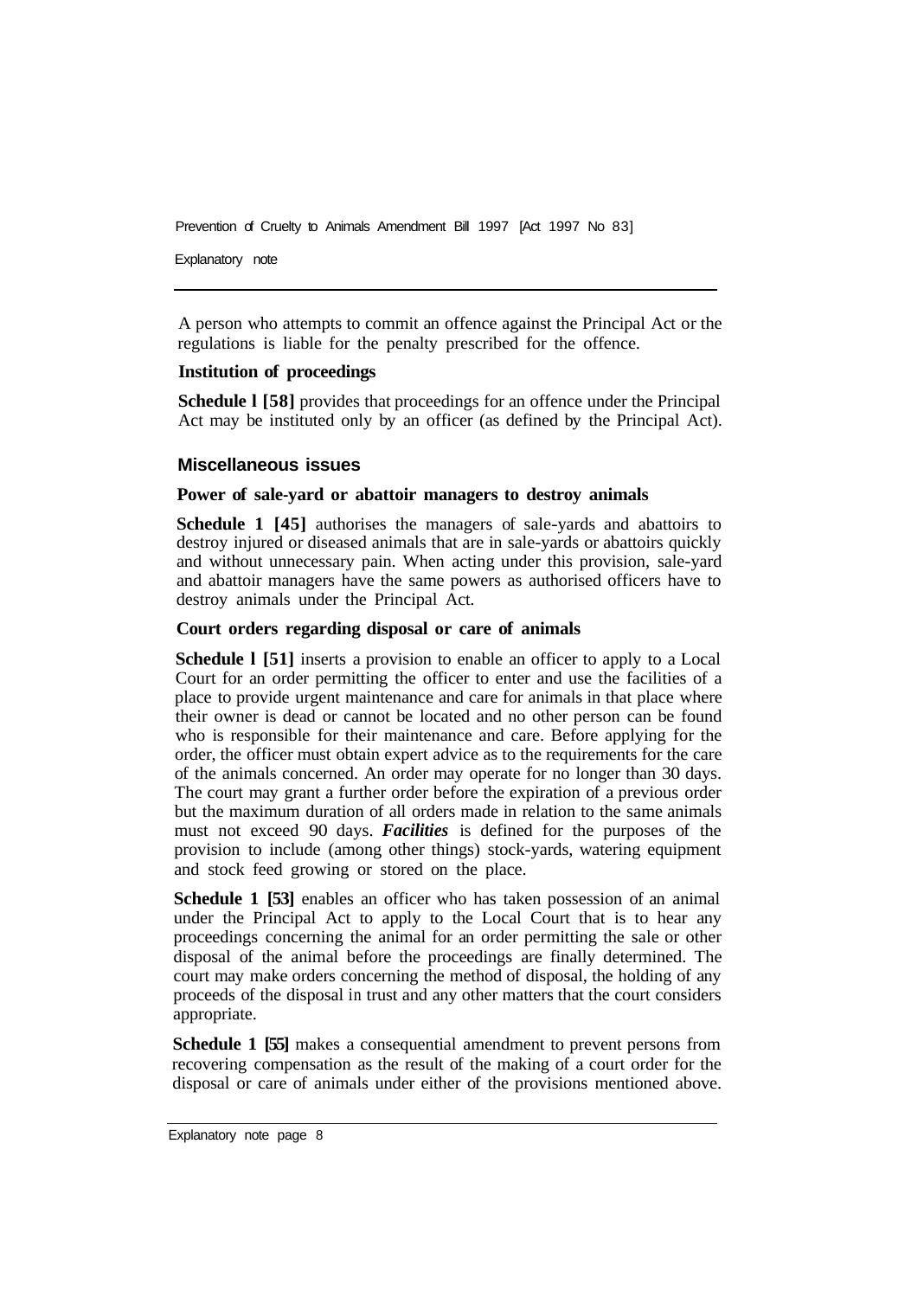Explanatory note

#### **Sale of animals by charitable organisations**

**Schedule 1 [54]** extends an existing provision relating to the sale of animals that have been taken into the possession of officers of certain charitable organisations (such as the Royal Society for the Prevention of Cruelty to Animals, New South Wales) in the exercise of powers under the Principal Act to stray or abandoned animals delivered to or otherwise coming into the possession of the organisations and to animals that are surrendered to the organisations.

## **Guidelines for the welfare of farm and companion animals**

**Schedule 1 [59]** provides that the regulations may prescribe guidelines relating to the welfare of species of farm or companion animals and that evidence of a breach of, or compliance with, such guidelines is admissible in evidence in proceedings under the Principal Act of a breach of, or compliance with, the Principal Act or the regulations.

#### **Approval of charitable organisations**

**Schedule 1 [59]** also inserts a provision that enables the Minister, by order published in the Gazette, to approve of charitable organisations for the purpose of enabling their employees to exercise law enforcement functions under the Principal Act. The provision requires charitable organisations that are so approved to provide the Minister with an annual report concerning their law enforcement functions and with separate reports on particular matters, if requested by the Minister.

**Schedule 1 [2]** amends the definition of *officer* with the effect that, so far as charitable organisations are concerned, only officers of charitable organisations that are approved by the Minister may exercise functions under the Principal Act.

**Schedule l [l]** provides a definition of *approved charitable organisation,*  and **Schedule 1 [66]** inserts certain consequential savings and transitional provisions.

## **Principal Act binds Crown**

**Schedule 1 [61]** provides that the Principal Act binds the Crown. However, the Principal Act does not apply to the following:

- the use and handling of police dogs and police horses by police officers, or drug detection dogs by officers of the Department of Corrective Services, in the course of their duties,
- other cases prescribed by the regulations.